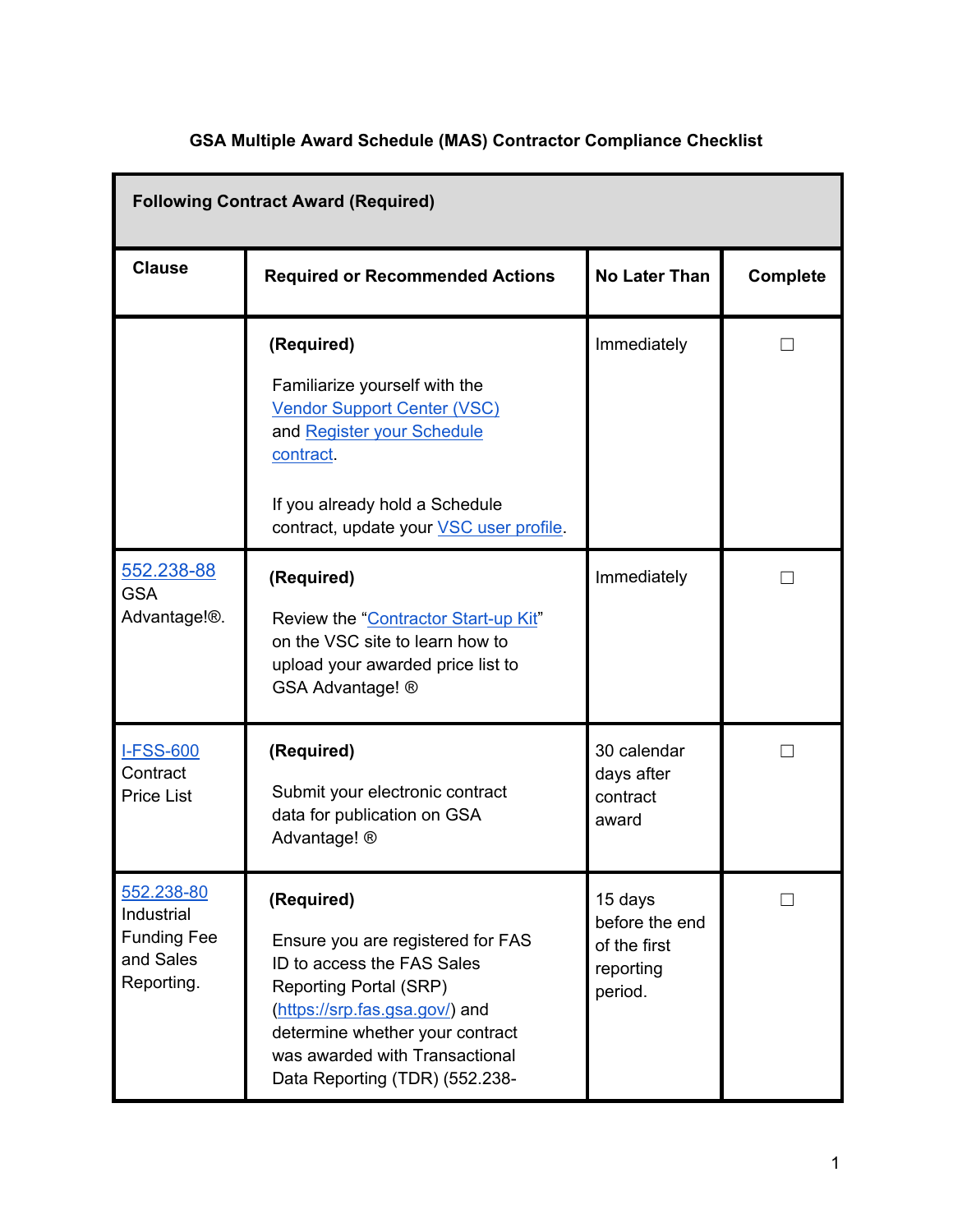| 552.238-82<br><b>Modifications (Federal</b><br>Supply Schedules).                                                                                                     |                                                                                                                                                                                                                                         | <b>Actions</b><br>(Required)<br>Download a copy of the MAS<br><b>Modification Guide on the</b><br>'Modification and Mass<br>Modification' page for<br>instructions to learn more<br>about required | Prior to submitting a<br>modification request |                      |
|-----------------------------------------------------------------------------------------------------------------------------------------------------------------------|-----------------------------------------------------------------------------------------------------------------------------------------------------------------------------------------------------------------------------------------|----------------------------------------------------------------------------------------------------------------------------------------------------------------------------------------------------|-----------------------------------------------|----------------------|
| <b>Clause</b>                                                                                                                                                         |                                                                                                                                                                                                                                         | <b>Required or Recommended</b>                                                                                                                                                                     |                                               | <b>No Later Than</b> |
| <b>Contract Modifications</b>                                                                                                                                         |                                                                                                                                                                                                                                         |                                                                                                                                                                                                    |                                               |                      |
| Share ACO/IOA contact information with individuals responsible for<br>administering your Schedule contract.                                                           |                                                                                                                                                                                                                                         |                                                                                                                                                                                                    |                                               |                      |
| Identify your ACO/IOA using the locator tool on the VSC homepage.                                                                                                     |                                                                                                                                                                                                                                         |                                                                                                                                                                                                    |                                               |                      |
| (Recommended)                                                                                                                                                         |                                                                                                                                                                                                                                         |                                                                                                                                                                                                    |                                               |                      |
| Familiarize yourself with the VSC website reference "Who do I deal with<br>from GSA".<br>Share with individuals responsible for administering your Schedule contract. |                                                                                                                                                                                                                                         |                                                                                                                                                                                                    |                                               |                      |
| (Recommended)                                                                                                                                                         |                                                                                                                                                                                                                                         |                                                                                                                                                                                                    |                                               |                      |
|                                                                                                                                                                       | (Recommended)<br>To learn more about the MAS Program and your Schedule contract, register<br>for our monthly MAS Office Hours for industry. You can watch previous Office<br>Hours recordings on the MAS Office Hours Youtube Playlist. |                                                                                                                                                                                                    |                                               |                      |
|                                                                                                                                                                       |                                                                                                                                                                                                                                         | <b>Following Contract Award (Recommended)</b>                                                                                                                                                      |                                               |                      |
|                                                                                                                                                                       |                                                                                                                                                                                                                                         |                                                                                                                                                                                                    |                                               |                      |
|                                                                                                                                                                       |                                                                                                                                                                                                                                         | 80 Alternate I - applies to TDR<br>contracts) or without TDR<br>requirements (552.238-80 -<br>applies to non-TDR contracts).                                                                       |                                               |                      |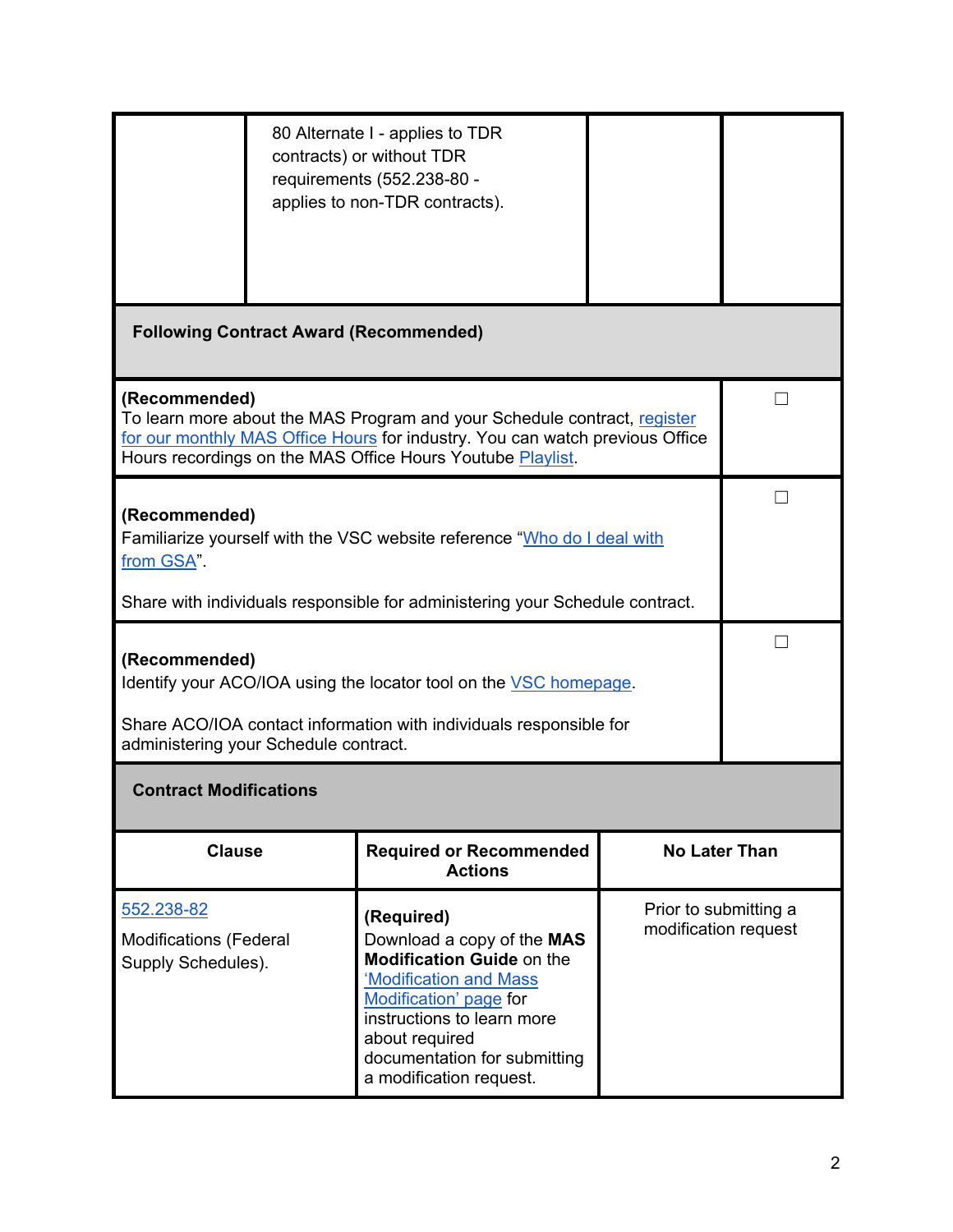|                                                                   | (Required, if applicable)<br>When a Mass Modification<br>(Mass Mod) incorporates a<br>revised index of wage<br>determinations you must<br>request any<br>increase/decrease claimed<br>under FAR 52.222-43 within<br>30 calendar days. | See Mass Mod Portal for due<br>date of any pending Mass<br><b>Mods</b>                                        |
|-------------------------------------------------------------------|---------------------------------------------------------------------------------------------------------------------------------------------------------------------------------------------------------------------------------------|---------------------------------------------------------------------------------------------------------------|
| 552.238-82<br><b>Modifications (Federal Supply</b><br>Schedules). | (Required)<br>Submit electronic contract<br>data for publication on GSA<br>Advantage! ® via Schedule<br>Input Program (SIP) or<br>Electronic Data Interchange<br>(EDI). See VSC                                                       | 30 days after any contract<br>modification that changes the<br>contents of your GSA<br>Advantage catalog file |
| <b>Options</b>                                                    |                                                                                                                                                                                                                                       |                                                                                                               |
| <b>Clause</b>                                                     | <b>Required or</b><br><b>Recommended Actions</b>                                                                                                                                                                                      | <b>No Later Than</b>                                                                                          |
| 552.238-116<br>Option to Extend the Term of<br>the FSS Contract   | (Required)<br>Submit your response to the<br>system-generated contractor<br>notification letter via the<br>eMod system.                                                                                                               | 165 days prior to your<br>contract end date                                                                   |
| 552.238-88<br>GSA Advantage!®.                                    | (Required)<br>Submit electronic contract<br>data for publication on GSA                                                                                                                                                               | 30 days after option<br>exercise                                                                              |
|                                                                   | Advantage! ®                                                                                                                                                                                                                          |                                                                                                               |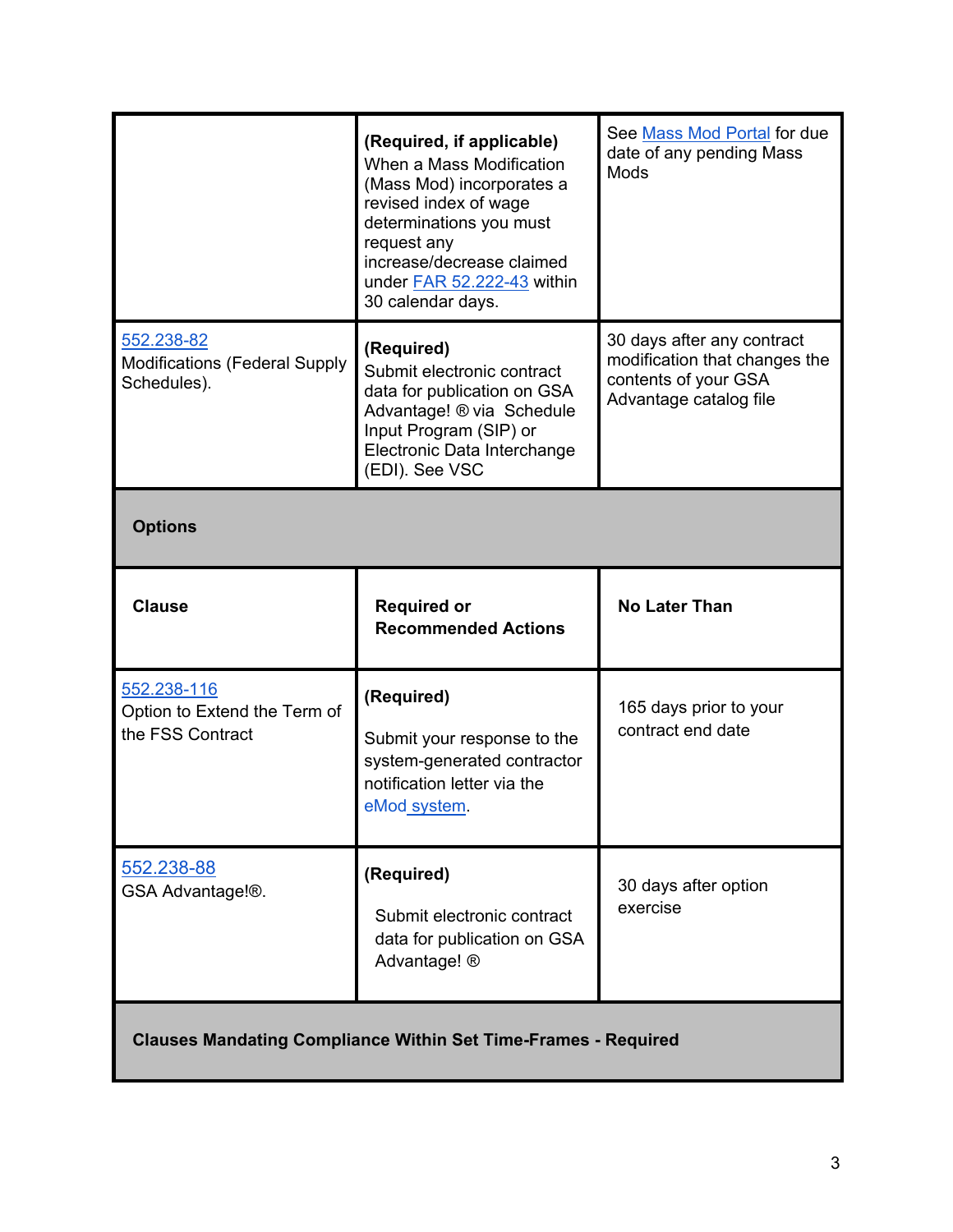| 552.238-80<br>Industrial Funding Fee and<br>Sales Reporting.                                                 | (Required)<br><b>Report Schedule contract</b><br>sales each reporting quarter<br>if your contract is non-TDR<br>using the <b>FAS Sales</b><br><b>Reporting Portal (SRP). If</b><br>your contract is TDR report<br>your sales monthly using<br>the <b>FAS Sales Reporting</b><br>Portal (SRP) | 30 days following<br>completion of each reporting<br>quarter/month |
|--------------------------------------------------------------------------------------------------------------|----------------------------------------------------------------------------------------------------------------------------------------------------------------------------------------------------------------------------------------------------------------------------------------------|--------------------------------------------------------------------|
| 552.238-81<br>Price Reductions.                                                                              | (Required)<br>Report all price reductions<br>subject to this clause to your<br>contracting officer.                                                                                                                                                                                          | 15 days after effective date<br>of price reduction                 |
| 52.204-10<br><b>Reporting Executive</b><br><b>Compensation and First-</b><br><b>Tier Subcontract Awards.</b> | (Required)<br>When applicable, report<br>first-tier subcontract<br>information and executive<br>compensation via the<br><b>Federal Funding</b><br><b>Accountability and</b><br><b>Transparency Act Subaward</b><br><b>Reporting System (FSRS)</b>                                            | See Clause                                                         |
| 52.204-10<br><b>Reporting Executive</b><br><b>Compensation and First-Tier</b><br>Subcontract Awards.         | (Required)<br>When applicable, report<br>executive compensation via<br>the Federal Funding<br><b>Accountability and</b><br><b>Transparency Act Subaward</b><br><b>Reporting System (FSRS)</b>                                                                                                | <b>See Clause</b>                                                  |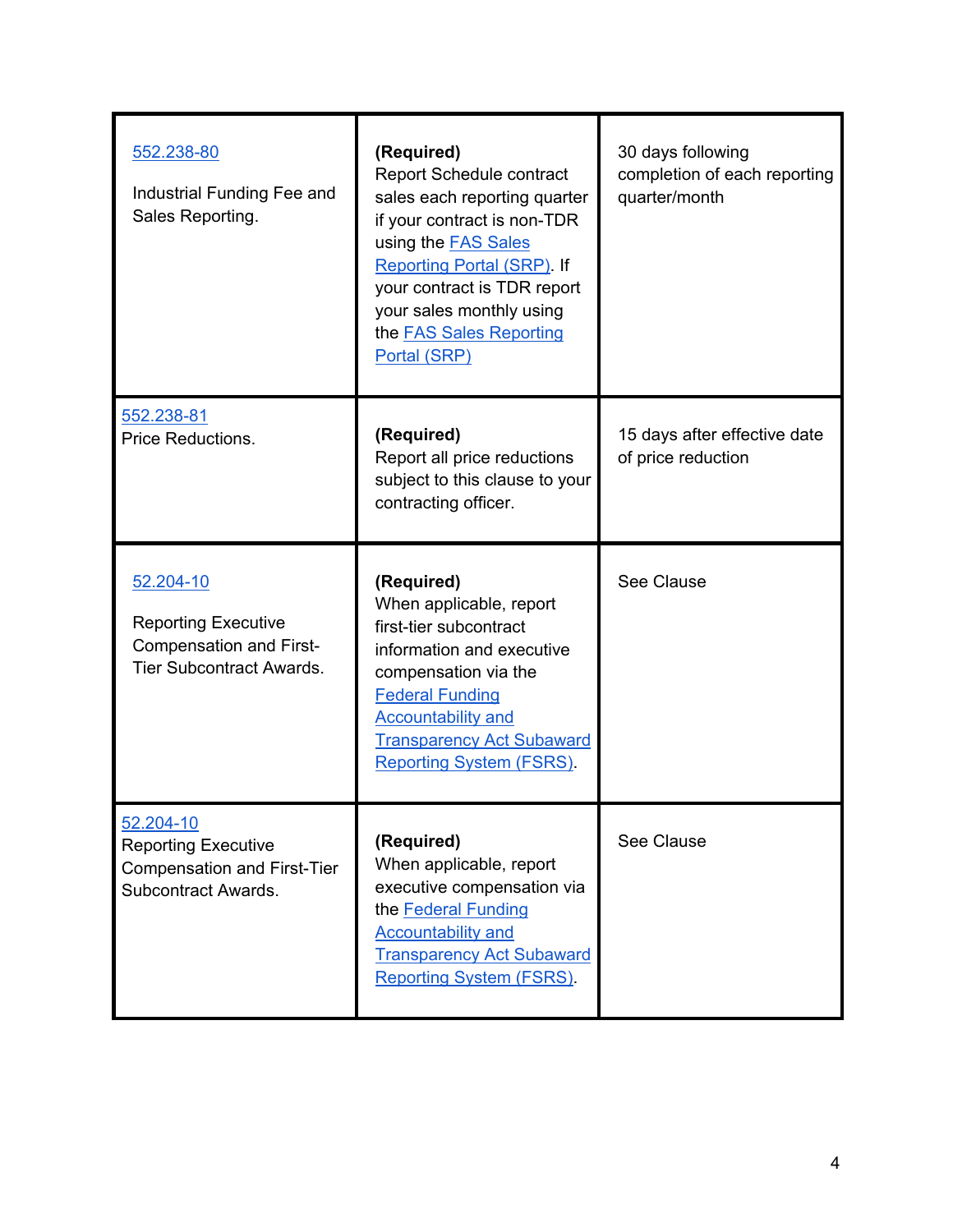| 52.209-9<br><b>Updates of Publicly</b><br>Available Information<br><b>Regarding Responsibility</b><br>Matters.                                                                          | (Required)<br>Update information in the<br><b>Federal Awardee</b><br>Performance and Integrity<br><b>Information System</b><br>(FAPIIS) by posting the<br>required information in the<br>SAM database.                                                                                | Semi-annually throughout<br>the life of this contract |
|-----------------------------------------------------------------------------------------------------------------------------------------------------------------------------------------|---------------------------------------------------------------------------------------------------------------------------------------------------------------------------------------------------------------------------------------------------------------------------------------|-------------------------------------------------------|
| 52.204-18<br>Commercial and<br><b>Government Entity Code</b><br>Maintenance.                                                                                                            | (Required)<br>Communicate CAGE code<br>changes to the Contracting<br><b>Officer, Contractors</b><br>undergoing a novation or<br>change-of-name agreement<br>shall notify the contracting<br>officer in accordance with<br>subpart 42.12 Novation and<br>Change-of-Name<br>Agreements. | 30 days after the change                              |
| 52.204-7<br><b>System for Award</b><br>Management.<br>552.212-4<br><b>Contract Terms and</b><br>Conditions-Commercial<br><b>Products and Commercial</b><br>Services (FAR<br>DEVIATION). | (Required)<br>Maintain a current, accurate<br>and complete <b>SAM</b> profile<br>and have an active<br>registration in SAM through<br>final payment of this<br>contract.                                                                                                              | Annually                                              |
| 52.204-15                                                                                                                                                                               | (Required)<br>Submit information                                                                                                                                                                                                                                                      | Annually by October 31                                |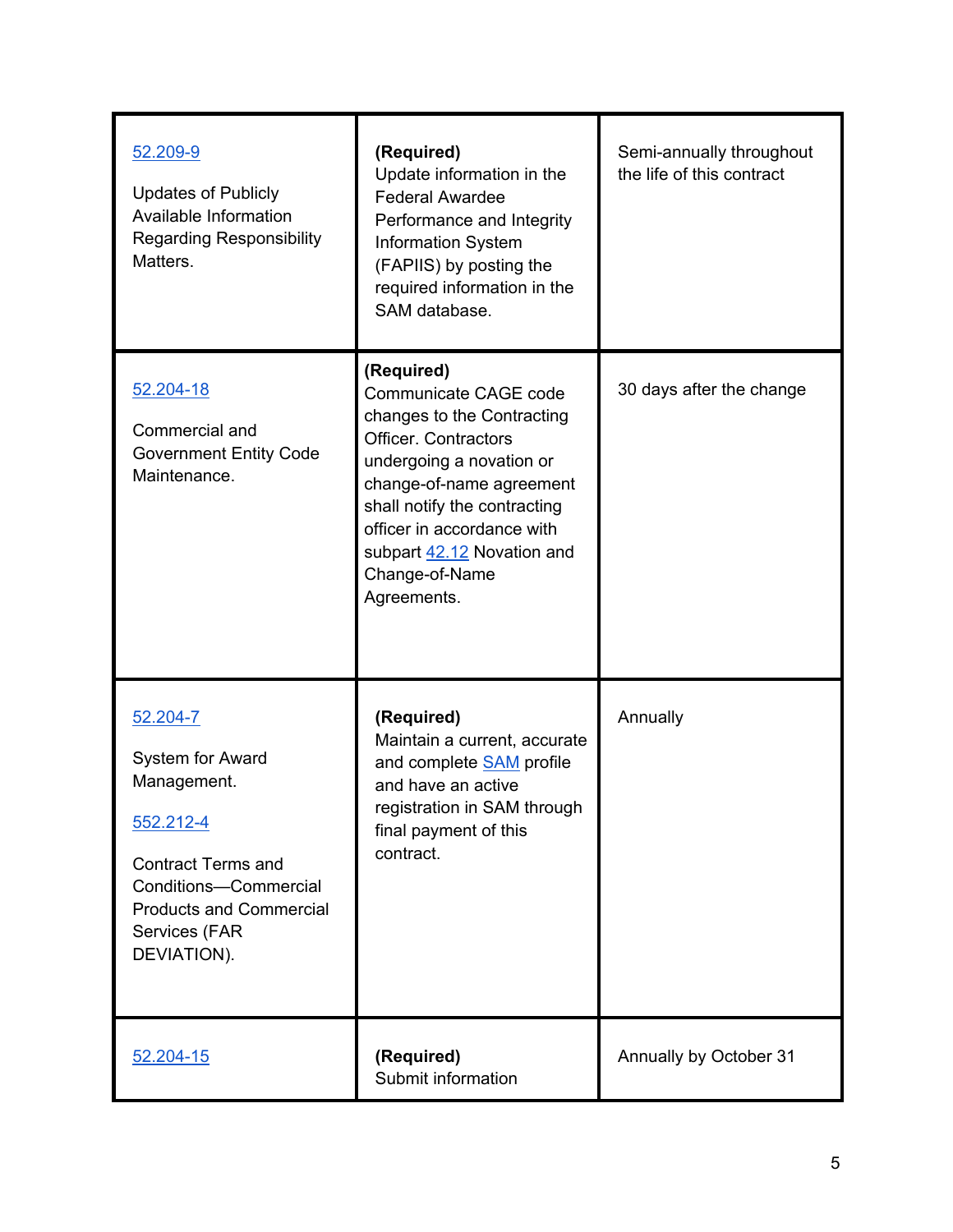| <b>Service Contract Reporting</b><br>Requirements for Indefinite-<br>Delivery Contracts.  | regarding services<br>performed during the<br>previous Government fiscal<br>year via the <b>SAM</b> website.                                                                                                                                                                                    |                        |
|-------------------------------------------------------------------------------------------|-------------------------------------------------------------------------------------------------------------------------------------------------------------------------------------------------------------------------------------------------------------------------------------------------|------------------------|
| 52.209-10<br><b>Prohibition on Contracting</b><br>with Inverted Domestic<br>Corporations. | (Required)<br>Provide written notice to the<br>Contracting Officer within<br>five (5) business days of<br>becoming an inverted<br>domestic corporation or a<br>subsidiary of an inverted<br>domestic corporation.                                                                               | Five (5) business days |
| 52.219-28<br><b>Post-Award Small Business</b><br>Program Rerepresentation.                | (Required, if applicable)<br>If the business size<br>changed, re-represent<br>business size in the SAM<br>website prior to option<br>exercise and within a<br>specified period of time after<br>executing a novation<br>agreement or<br>merger/acquisition that does<br>not require a novation. | See Clause             |
| 52.219-9<br><b>Small Business</b><br>Subcontracting Plan.                                 | (Required)<br>"Other than small"<br>contractors shall submit<br>reports documenting<br>subcontracting performance<br>under this contract to the<br><b>Electronic Subcontracting</b><br><b>Reporting System (ESRS).</b>                                                                          | See Clause             |
| 52.222-54                                                                                 | (Required)<br>Enroll in the E-Verify                                                                                                                                                                                                                                                            | See Clause             |